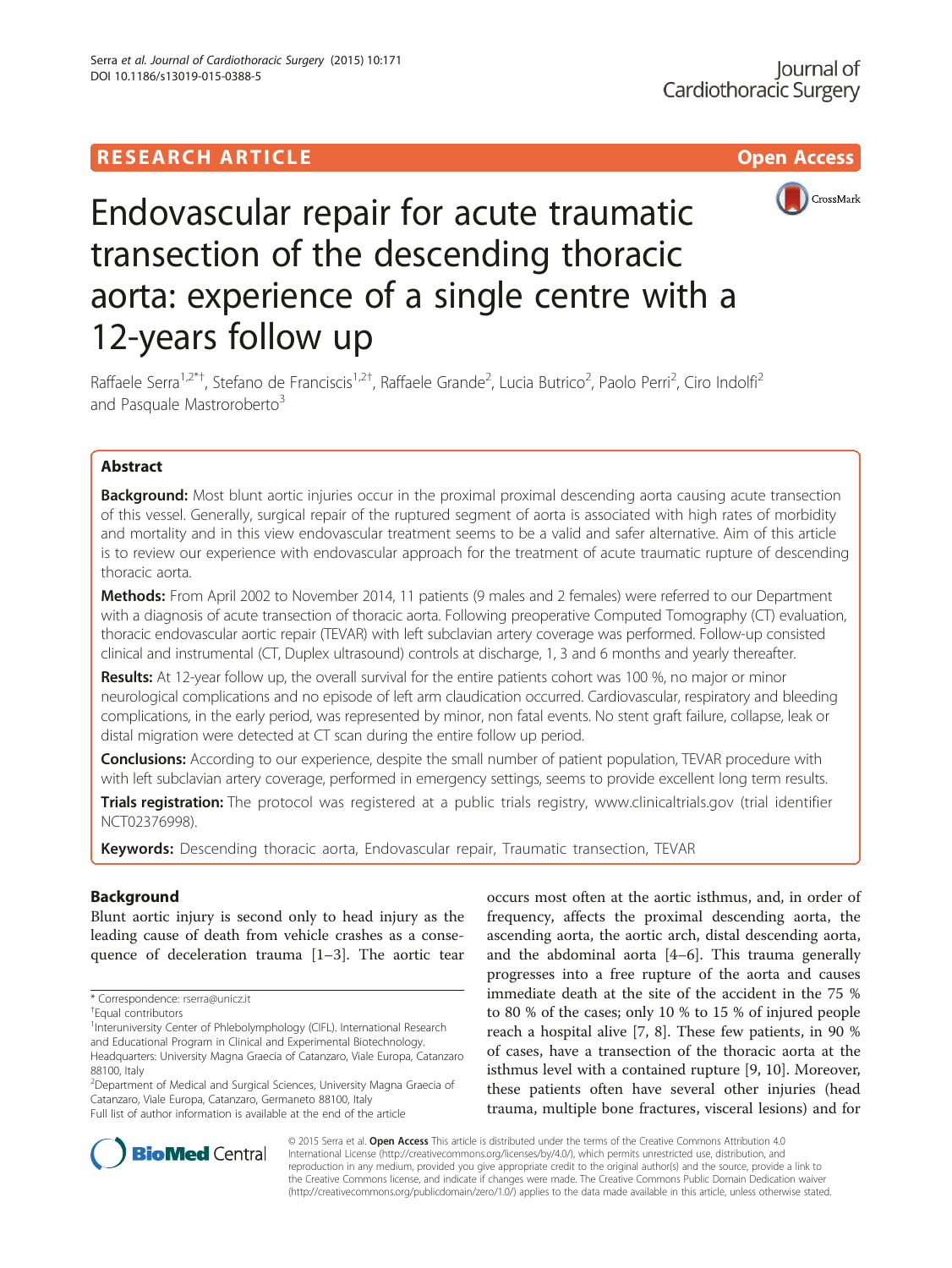this reason, the immediate treatment of aortic transection can be imperative in decreasing blood loss to prevent continuous fatal bleeding [[9\]](#page-4-0). Several studies have shown that surgical repair of an aortic rupture is associated with high rates of morbidity and mortality, particularly in patients with multiple injuries [[11, 12\]](#page-4-0) and it had been delayed, because of coexisting injuries, which rendered the surgical is unacceptably high: severe head trauma, serious skeletal fractures, extensive burns, severe respiratory insufficiency, and sepsis [\[13](#page-4-0)–[16\]](#page-4-0). However, the possible benefits of this management strategy are negated when one considers that 2 % to 5 % of these patients develop secondary rupture, mostly within one week of the initial injury [\[17](#page-4-0)]. Initially developed for the elective repair of degenerative aneurysms, thoracic endovascular aortic repair (TEVAR) has become the treatment of choice for all conditions, both elective and emergent, involving the descending thoracic aorta [\[17, 18](#page-4-0)]. The result has been a decrease in both operative mortality and morbidity for patients with these conditions and it has offered a less invasive and safer alternative to open surgery in acute, high-risk surgical patients [\[17](#page-4-0)–[19](#page-4-0)].

The aim of this study is to describe our experience with the endovascular treatment of patients having acute traumatic rupture of the descending thoracic aorta.

## Methods

From April 2002 to November 2014, 11 patients (9 male and 2 female patients) were referred to our department with a diagnosis of acute transection of thoracic aorta. Acute rupture was defined as disruption of the aortic wall with blood flow precariously maintained within the vascular lumen by the adventitia and mediastinal surrounding tissues only (contained rupture) [[20](#page-4-0)]. Signs of impending rupture were considered: discontinuity of aortic contour, contrast media extravasation, rapid growth rate of pseudoaneurysm, periaortic hematoma, and/or hemorrhagic pleural effusion.

This study was approved by the Investigational Review Board, in accordance with the Declaration of Helsinki andthe Guideline for Good Clinical Practice. Before the beginning of the study, all participants provided written informed consent. The protocol was properly registered at a public trials registry, [www.clinicaltrial.gov](http://www.clinicaltrials.gov) (trial identifier NCT02376998).

## Tevar procedure

As described previously [[21\]](#page-4-0), pre-operative evaluation was done by Computed Tomography (CT) considering the following criteria:

1. site of proximal or distal endograft deployment according to the aortic map proposed by Ishimaru [\[22](#page-4-0)] and applied by others [\[23\]](#page-5-0);

- 2. a minimum length of 15 mm from the aortic lesion, or from the entry site in dissections, to the left subclavian artery and to the coeliac trunk;
- 3. maximum aortic landing zone diameter of 40 mm;
- 4. absence of circumferential thrombus or atheroma within the landing zone;
- 5. absence of significantly tortuous and inadequate access vessels.

According with recent evidences [[24, 25\]](#page-5-0), in all cases with a proximal lesion near the origin of the left subclavian artery determining its intentional covering by the stent-graft in order to increase the proximal landing zone, revascularization by supra-aortic transpositions was not considered; patency of both vertebral arteries were documented before the procedure by duplex ultrasonography.

A cerebrospinal fluid catheter (CSF) was inserted before the operation at the level of L3 or L4 to detect neurologic events as spinal cord ischemia due to sustained hypotension during stent-graft placement or to coverage of major medullary arteries, and a pressure of 10 mm Hg or below was maintained. This pressure was monitored for 48 h after the operation in the absence of lower extremity deficits. The mean arterial pressure was kept between 90 and 120 mmHg for the first 72 h to prevent spinal cord hypoperfusion [\[21](#page-4-0)].

The Talent™ and, after having been modified, the Valiant™ endoluminal stent-graft systems (Medtronic Inc., Santa Rosa, CA, USA) were used in all patients with its deployment maintaining a systolic pressure at 80 mmHg. The diameter of the stent graft was calculated from the largest diameter of the proximal/distal neck with an oversizing factor of 10-20 %. The procedures were done with local or general anaesthesia in case of unstable pre-operative hemodynamic conditions. During general anesthesia, patients received mechanical ventilation. Blood pressure was monitored by means of right radial artery cannulation. Ceftriaxone (2 g administered intravenously) was administered before the procedure. Depending on the risk of bleeding, a maximum dose of 5000 UI of heparin was administered.

After the procedure was completed, a digital subtraction angiography and echocardiography with color-flow mapping were performed to verify the correct positioning of the stent and to detect any primary endoleak.

Technical success of TEVAR was considered the placement of patent endograft, exclusion of the false lumen in case of Type B aortic dissection (TBAD) and absence of type I or III endoleaks. Endoleaks were defined according to the Committee for Standardized Reporting Practices in Vascular Surgery of The Society for Vascular Surgery/American Association for Vascular Surgery [\[26](#page-5-0)]. Type I endoleak was defined as proximal or distal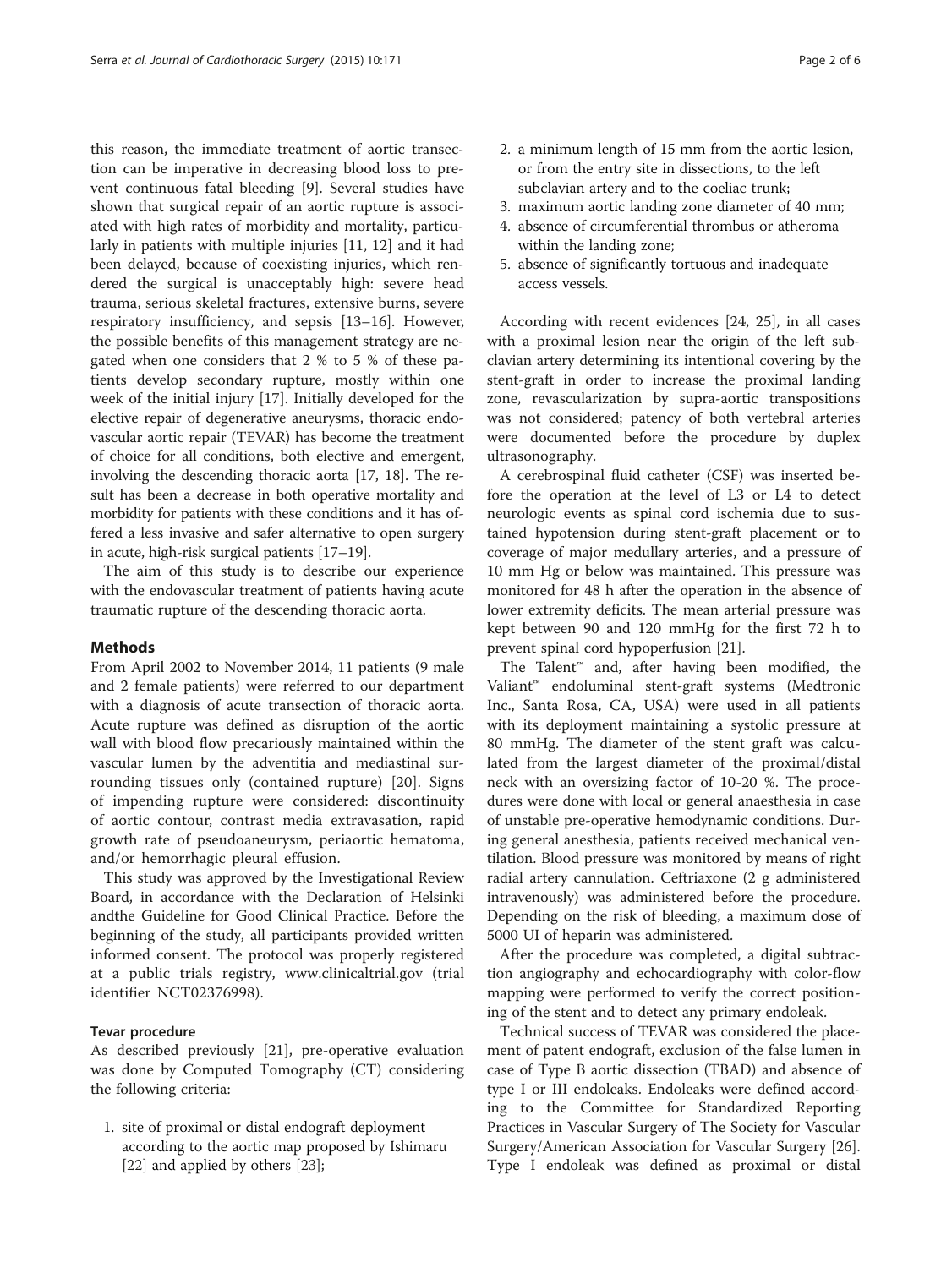attachment site leak and type III endoleak was considered as junctional leak between stent grafts if more than one graft was used.

Routine examination of heart, lung, liver, and kidney function and contrast-enhanced computed tomographic (CT) scanning or angiographic analysis were conducted in all hemodynamically stable patients. Hemodynamically compromised patients underwent CT analysis, transesophageal echocardiographic (TEE) analysis, or both just before emergency endovascular repair.

## Follow up

Follow-up consisted of CT scan before hospital discharge, at 1, 3 and 6 months, and yearly thereafter. Data from early mortality and postoperative complications as paraplegia or paraparesis, renal and respiratory failure, myocardial infarction, ventricular arrhythmias, congestive heart failure were also collected. We defined paraplegia or paraparesis partial (−paresis) or complete (−plegia) loss of voluntary motor function in the pelvic limbs [\[27](#page-5-0)], acute renal failure as acute deterioration of kidney function reflected by a significant increase in serum creatinine [[28\]](#page-5-0), respiratory failure as the impaired ability of the respiratory system to maintain adequate oxygen and carbon dioxide homeostasis [\[29](#page-5-0)], myocardial infarction as an imbalance between myocardial oxygen supply and demand [[30](#page-5-0)], ventricular arrhythmias (VA) as the presence of ventricular premature beats, ventricular tachycardia (VT), ventricular flutter, torsades de pointes (TdP), accelerated idioventricular rhythm, or ventricular fibrillation (VF) [[31, 32](#page-5-0)], and congestive heart failure when the heart is unable to maintain an adequate circulation of blood in the bodily tissues or to pump out the venous blood returned to it by the veins [[33\]](#page-5-0).

To evaluate left arm function a complete clinical and instrumental (duplex ultrasound) evaluation of the left arm was performed in all patients immediately after the procedure and 12, 24, and 72 h later and then at 3,6 and 12 months postoperatively and yearly thereafter, as previously reported [[25\]](#page-5-0).

#### Statistical analysis

SPSS 21.0 software (IBM) was used for statistical analysis. We defined this study as exploratory; therefore, we did not determine a power calculation. In this light, these results could only be labeled as exploratory.

## Results and discussion

An early emergency endovascular procedure were performed in all patients with a median time from trauma of 3 h (range, 1–10 h). The mean age was  $36.9 \pm 10.3$  years (range, 18–53 years) (Tables 1 and [2](#page-3-0)). Stent procedures were performed by a multidisciplinary

| Characteristics                              |                 |
|----------------------------------------------|-----------------|
| Age, y                                       |                 |
| Mean $\pm$ SD                                | $36.9 \pm 10.3$ |
| Median (range)                               | 18-53           |
| Male                                         | 9(81.81%        |
| Female                                       | 2(18.18%)       |
| Hypertension                                 | 1               |
| Chronic obstructive pulmonary disease (COPD) | 1               |
| Gastrointestinal conditions                  | 0               |
| Paraplegia                                   | 0               |
| Congestive heart failure                     | 0               |
| <b>Diabetes</b>                              |                 |
| Stroke                                       | 0               |
| Renal insufficiency                          | 0               |
| Myocardial infarction                        |                 |

team of cardiovascular surgeons, interventional cardiologists and anesthesiologists and technical success was obtained in all patients submitted to stent graft repair (100 %).

#### Early outcomes

The early mortality defined as either in-hospital or within 30 days was 0/11 (0 %) (Table [3\)](#page-3-0).

After surgical intervention, all patients were admitted to the intensive care unit, where mean stay was  $47 \pm 15$  h. The mean hospital stay was  $11 \pm 8$  days; during this time, no transient or permanent neurologic deficits were reported. No cases of paraplegia/ paraparesis, renal failure, cerebrovascular accident, myocardial infarction, ventricular arrhythmias, congestive heart failure were observed. No supra-aortic revascularization as subclavian- to - carotid bypass intervention was performed because no pre-operative hemodinamic alterations of vertebral arteries were revealed by duplex ultrasonography without any case of post-operative cerebrovascular accident.

Two cases of respiratory failure which required prolonged intubation, 1 case of pleural bleeding, 1 case of vascular access complication due to wound dehiscence for infection, 3 cases of Atrial Fibrillation were observed.

A postimplantation syndrome, consisting of leukocytosis and fever, was observed in all patients.

## Long-term outcomes

Overall survival for the entire cohort was 100 %. At 12-year follow-up with a 11 years period of median follow up, all the patients were still alive. None of them required open surgical conversion, or secondary endovascular procedures during follow-up. At CT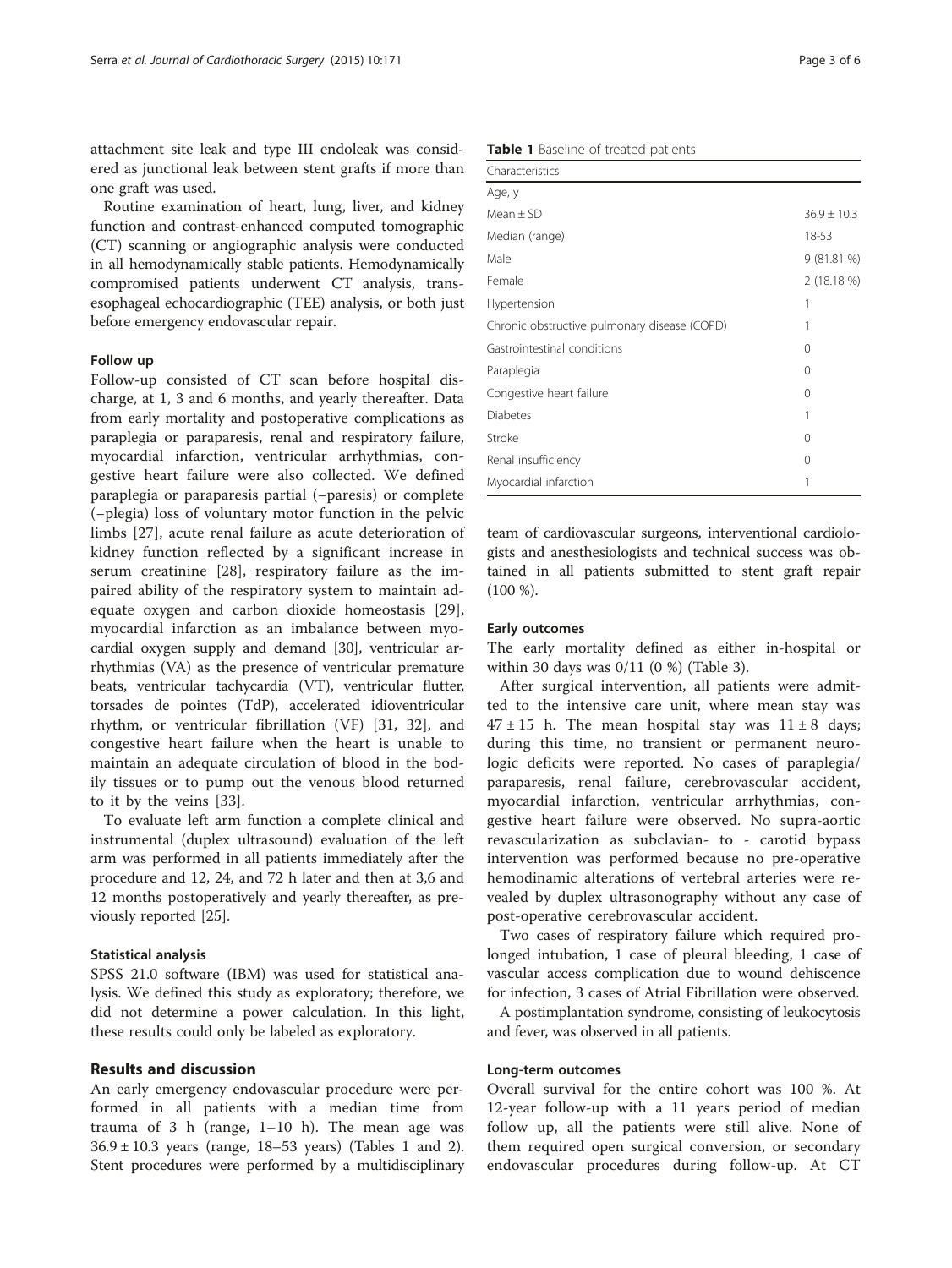#### <span id="page-3-0"></span>Table 2 Injury characteristics

| Characteristic                                                                          |              |
|-----------------------------------------------------------------------------------------|--------------|
| Mechanism of blunt aortic injury                                                        |              |
| Vehicle accidents                                                                       | 9 (81.81 %)  |
| Pedestrian hit by motor vehicles                                                        | 1(9.09%      |
| Fall                                                                                    | $1(9.09\%)$  |
| Extent of aortic injury                                                                 |              |
| Grade I: intimal tear                                                                   | $0(0\%)$     |
| Grade II: intramural hematoma                                                           | 1(9.09%      |
| Grade III: aortic pseudoaneurysm                                                        | 9 (81.81 %)  |
| Grade IV: free rupture                                                                  | 1(9.09%      |
| Location of aortic injury                                                               |              |
| Isthmus (just distal to the left subclavian artery<br>to the third intercostals artery) | 11 (100 %)   |
| Distal descending thoracic aorta                                                        | $0(0\%)$     |
| Associated traumatic injuries                                                           |              |
| Lung injury (pneumothorax)                                                              | 3 (27.27 %)  |
| Unstable fracture cervical spine                                                        | $1(9.09\%)$  |
| Rib fracture                                                                            | 11 (100 %)   |
| Sternum fracture                                                                        | 2 (18.18 %)  |
| Related injury (solid organ, bowel, bladder,<br>or diaphragm injury)                    |              |
| Pleural effusion                                                                        | 7(63.63%)    |
| Testicle fracture                                                                       | $1(9.09\%)$  |
| Spleen fracture                                                                         | 4 (36.36 %)  |
| Contained rupture of bowel                                                              | $1(9.09\%)$  |
| Apache -II score                                                                        |              |
| $11 - 15$                                                                               | $2(18.18\%)$ |
| $16 - 20$                                                                               | 3(27.27%)    |
| $26 - 30$                                                                               | 4 (36.36 %)  |
| >30                                                                                     | 2 (18.18 %)  |

scan, no stent-graft failure or collapse, leak, or distal migration was detected in any of the 11 survivors.

No episode of left arm claudication (clinical or instrumental) was reported along the entire follow up period (Table 3).

Traditional treatment of blunt aortic injury has been early open surgical repair with graft interposition, with or without adjuncts to maintain distal perfusion. However, open repair carries a 2.9 to 7 % risk of paraplegia and an operative mortality rate ranging from 15 to 23.5 % [[34, 35\]](#page-5-0). Moreover, these patients typically have other severe injuries, and the use of extracorporeal circulation, particularly the use of systemic heparinization, complicates the management of those associated injuries [[36\]](#page-5-0). The introduction of an endoluminal approach represents a significant advance in the care of patients with thoracic aortic transections. Although endovascular

Table 3 Early and long term complications

| Complication                                        | Early complications | Long term<br>complications |
|-----------------------------------------------------|---------------------|----------------------------|
| No of patients                                      | 11                  |                            |
| Paraplegia/paraparesis                              | 0(0)                |                            |
| Renal failure                                       | 0(0)                |                            |
| Respiratory failure                                 | 2(18.2%)            |                            |
| Cardiac arrhythmias                                 |                     |                            |
| Atrial Fibrillation                                 | 3(27.27%)           |                            |
| Cerebrovascular accident                            | 0(0)                |                            |
| Bleeding/Pleural effusion                           | 1(9.1%              |                            |
| Reintervention                                      | 0(0)                |                            |
| Vascular access-related<br>complications            |                     |                            |
| Wound dehiscence for infection                      | 1(9.1%              |                            |
| Left Arm Claudication<br>(clinical or instrumental) | 0(0)                |                            |

management of aortic rupture was initially restricted to high-risk patients with multiple injuries, in many centers it has now become the preferred first treatment even in young or low-risk patients [\[37](#page-5-0), [38](#page-5-0)]. The benefits of TEVAR include no need for thoracotomy or single lung ventilation, decreased use of systemic anticoagulation, avoidance of aortic cross-clamping, less blood loss, less postoperative pain and lower paraplegia rate and evidences have shown a 7.2 % mortality rate for endovascular repair versus 23.5 % for open repair.

It is known that people who suffer this type of injury and who are treated with TEVAR are young: for this reason, several studies have shown that long-term follow-up data are clearly critical to assess the durability of TEVAR in younger population of patients, who have longer life expectancies than patients with aneurysmal disease. Material failures, such as stent fractures and fabric fatigue, may become more significant during ensuing decades of follow-up. Because the aorta tends to dilate with age, smaller-sized devices appropriate at the time of implantation may lose their fixation over time [\[39](#page-5-0)]. Thus, evaluation of long-term device performance in this disease-specific condition is also of high importance. As previously described [[39](#page-5-0)], a 10-year follow-up period in TEVAR patients demonstrated that the reduction in the operative mortality rate of TEVAR, compared with open repair, lasts over time, without any device-related issues. The endoleaks are more frequent in patients with aneurysmal diseases treated with endovascular procedures than patients with aortic transaction: as showed [[39\]](#page-5-0), these findings corroborate the observation that aortic expansion seems to be more related to the natural history of the thoracic aorta than to any effect of the stent-graft.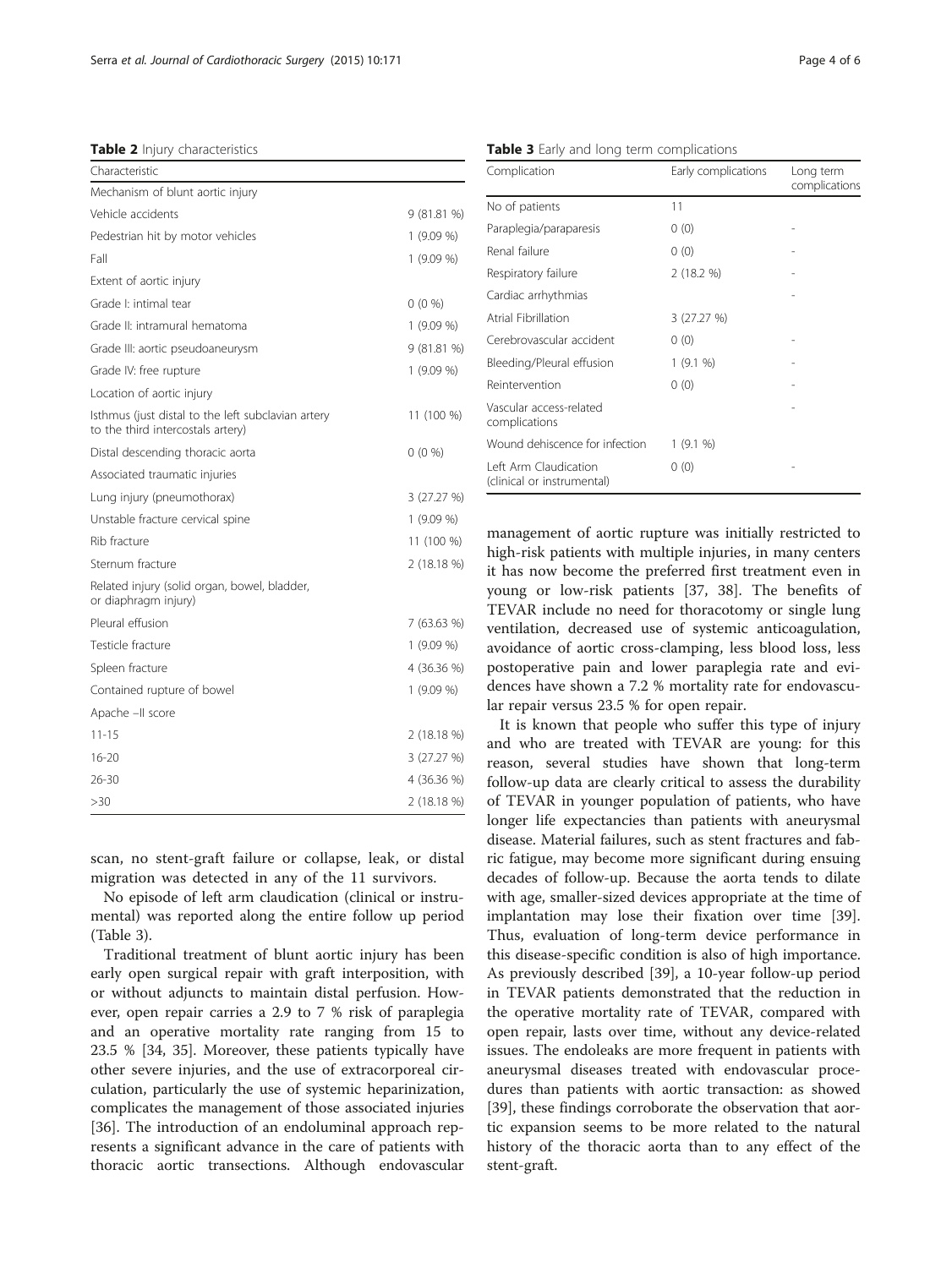<span id="page-4-0"></span>In our study, with a median follow up of 11 years, among the early complications there was no mortality or major neurological complications and no paraplegia/ paraparesis events. No patients developed left arm claudication. Cardiovascular, Respiratory and bleeding complications, in the early period, was represented by minor, non-fatal events.

There were no long term complications and the technical success rate was 100 % in all procedures.

The main limitation of this study is the small volume of patients which prevent to make solid conclusion. Furthermore, this study was based upon a non-randomized single center experience.

## Conclusions

According to our experience, and considering also the aforementioned limitiations, we can assume that TEVAR with left subclavian artery coverage for the treatment of acute traumatic rupture of the descending thoracic aorta, can be accomplished safely in emergency settings with minimal morbidity and excellent long term results. Nevertheless, further studies with a wider population of patients are required to confirm our results.

#### Abbreviations

CSF: cerebrospinal fluid catheter; CT: computed tomography; TBAD: type B aortic dissection; TEVAR: thoracic endovascular aortic repair; TdP: torsades de pointes; TEE: transesophageal echocardiography; VF: ventricular fibrillation; VT: ventricular tachycardia.

#### Competing interests

The authors declare that they have no competing interests.

#### Authors' contributions

RS partecipated substantially in conception, design, and execution of the study and in the analysis and interpretation of data; also partecipated substantially in the drafting, editing and in the critical revision of the manuscript. SdeF partecipated substantially in conception, design, and execution of the study and in the analysis and interpretation of data; also partecipated substantially in the drafting, editing and in the critical revision of the manuscript. RG partecipated substantially in data collection, execution of the study and in the analysis and interpretation of data; also partecipated substantially in the drafting and editing of the manuscript. LB partecipated substantially in data collection and in the analysis and interpretation of data. PP partecipated substantially in data collection and in the analysis and interpretation of data. CI partecipated substantially in conception, design, and execution of the study and in the analysis and interpretation of data; also partecipated substantially in the drafting and editing of the manuscript. PM partecipated substantially in conception, design, and execution of the study and in the analysis and interpretation of data; also partecipated substantially in the drafting, editing and in the critical revision of the manuscript. All authors read and approved the final manuscript.

## Funding

This work received no funding.

#### Author details

<sup>1</sup>Interuniversity Center of Phlebolymphology (CIFL). International Research and Educational Program in Clinical and Experimental Biotechnology. Headquarters: University Magna Graecia of Catanzaro, Viale Europa, Catanzaro 88100, Italy. <sup>2</sup>Department of Medical and Surgical Sciences, University Magna Graecia of Catanzaro, Viale Europa, Catanzaro, Germaneto 88100, Italy. <sup>3</sup>Department of Experimental and Clinical Medicine, University Magna Graecia of Catanzaro, Viale Europa, Catanzaro 88100, Italy.

Received: 23 March 2015 Accepted: 18 November 2015 Published online: 21 November 2015

#### References

- 1. Nzewi O, Slight RD, Zamvar V. Management of blunt thoracic aortic injury. Eur J Vasc Endovasc Surg. 2006;31(1):18–27.
- 2. Fabian TC, Roger T, Sherman Lecture. Advances in the management of blunt thoracic aortic injury: Parmley to the present. Am Surg. 2009;75(4):273–8.
- 3. Demetriades D, Velmahos GC, Scalea TM, Jurkovich GJ, Karmy-Jones R, Teixeira PG, et al. Diagnosis and treatment of blunt thoracic aortic injuries: changing perspectives. J Trauma. 2008;64(6):1415–8. discussion 1418–9.
- 4. Kato N, Hirano T, Ishida M, Shimono T, Cheng SH, Yada I, et al. Acute and contained rupture of the descending thoracic aorta: treatment with endovascular stent grafts. J Vasc Surg. 2003;37(1):100–5.
- 5. Buz S, Zipfel B, Mulahasanovic S, Pasic M, Weng Y, Hetzer R. Conventional surgical repair and endovascular treatment of acute traumatic aortic rupture. Eur J Cardiothorac Surg. 2008;33(2):143–9.
- 6. Xenos ES, Abedi NN, Davenport DL, Minion DJ, Hamdallah O, Sorial EE, et al. Meta-analysis of endovascular vs open repair for traumatic descending thoracic aortic rupture. J Vasc Surg. 2008;48(5):1343–51.
- 7. Soyer R, Bessou JP, Bouchart F, Tabley A, Mouton-Schleifer D, Arrignon J, et al. Acute traumatic isthmic aortic rupture. Long-term results in 49 patients. Eur J Cardiothorac Surg. 1992;6(8):431–6. discussion 436–7.
- 8. Merrill WH, Lee RB, Hammon Jr JW, Frist WH, Stewart JR, Bender Jr HW. Surgical treatment of acute traumatic tear of the thoracic aorta. Ann Surg. 1988;207(6):699–706.
- 9. Pratesi C, Dorigo W, Troisi N, Pratesi G, Santoro G, Stefano P, et al. Acute traumatic rupture of the descending thoracic aorta: endovascular treatment. Am J Surg. 2006;192(3):291–5.
- 10. Watanabe K, Fukuda I, Asari Y. Management of traumatic aortic rupture. Surg Today. 2013;43(12):1339–46.
- 11. Asmat A, Tan L, Caleb MG, Lee CN, Robless PA. Endovascular management of traumatic thoracic aortic transection. Asian Cardiovasc Thorac Ann. 2009;17(5):458–61.
- 12. Antonopoulos CN, Sfyroeras GS, Kallinis A, Kakisis JD, Liapis CD, Petridou ET. Epidemiology ofconcomitant injuries in traumatic thoracic aortic rupture: a meta-analysis. Vascular. 2014;22(6):395–405.
- 13. Akins CW, Buckley MJ, Daggett W, McIlduff JB, Austen WG. Acute traumatic disruption of the thoracic aorta: a ten-year experience. Ann Thorac Surg. 1981;31(4):305–9.
- 14. Fisher RG, Oria RA, Mattox KL, Whigham CJ, Pickard LR. Conservative management of aortic lacerations due to blunt trauma. J Trauma. 1990;30(12):1562–6.
- 15. Kwon CC, Gill IS, Fallon WF, Yowler C, Akhrass R, Temes RT. Delayed operative intervention in the management of traumatic descending thoracic aortic rupture. Ann Thorac Surg. 2002;74(5):S1888–91. discussion S1892-8.
- 16. Langanay T, Verhoye JP, Corbineau H, Agnino A, Derieux T, Menestret P, et al. Surgical treatment of acute traumatic rupture of the thoracic aorta a timing reappraisal? Eur J Cardiothorac Surg. 2002;21(2):282–7.
- 17. Demetriades D, Velmahos GC, Scalea TM, Jurkovich GJ, Karmy-Jones R, Teixeira PG, et al. Operative repair or endovascular stent graft in blunt traumatic thoracic aortic injuries: results of an American Association for the Surgery of Trauma Multicenter Study. J Trauma. 2008;64(3):561–70. discussion 570–1.
- 18. Mitchell ME, Rushton Jr FW, Boland AB, Byrd TC, Baldwin ZK. Emergency procedures on the descending thoracic aorta in the endovascular era. J Vasc Surg. 2011;54(5):1298–302. discussion 1302.
- 19. Agostinelli A, Saccani S, Borrello B, Nicolini F, Larini P, Gherli T. Immediate endovascular treatment of blunt aortic injury: our therapeutic strategy. J Thorac Cardiovasc Surg. 2006;131(5):1053–7.
- 20. Marty-Ané CH, Berthet JP, Branchereau P, Mary H, Alric P. Endovascular repair for acute traumatic rupture of the thoracic aorta. Ann Thorac Surg. 2003;75(6):1803–7.
- 21. Mastroroberto P, Ciranni S, Indolfi C. Extensive endovascular repair of thoracic aorta: observational analysis of the results and effects on spinal cord perfusion. J Cardiovasc Surg (Torino). 2013;54(4):523–30.
- 22. Ishimaru S. Endografting of the aortic arch. J Endovasc Ther. 2004;11 Suppl 2:II62–71.